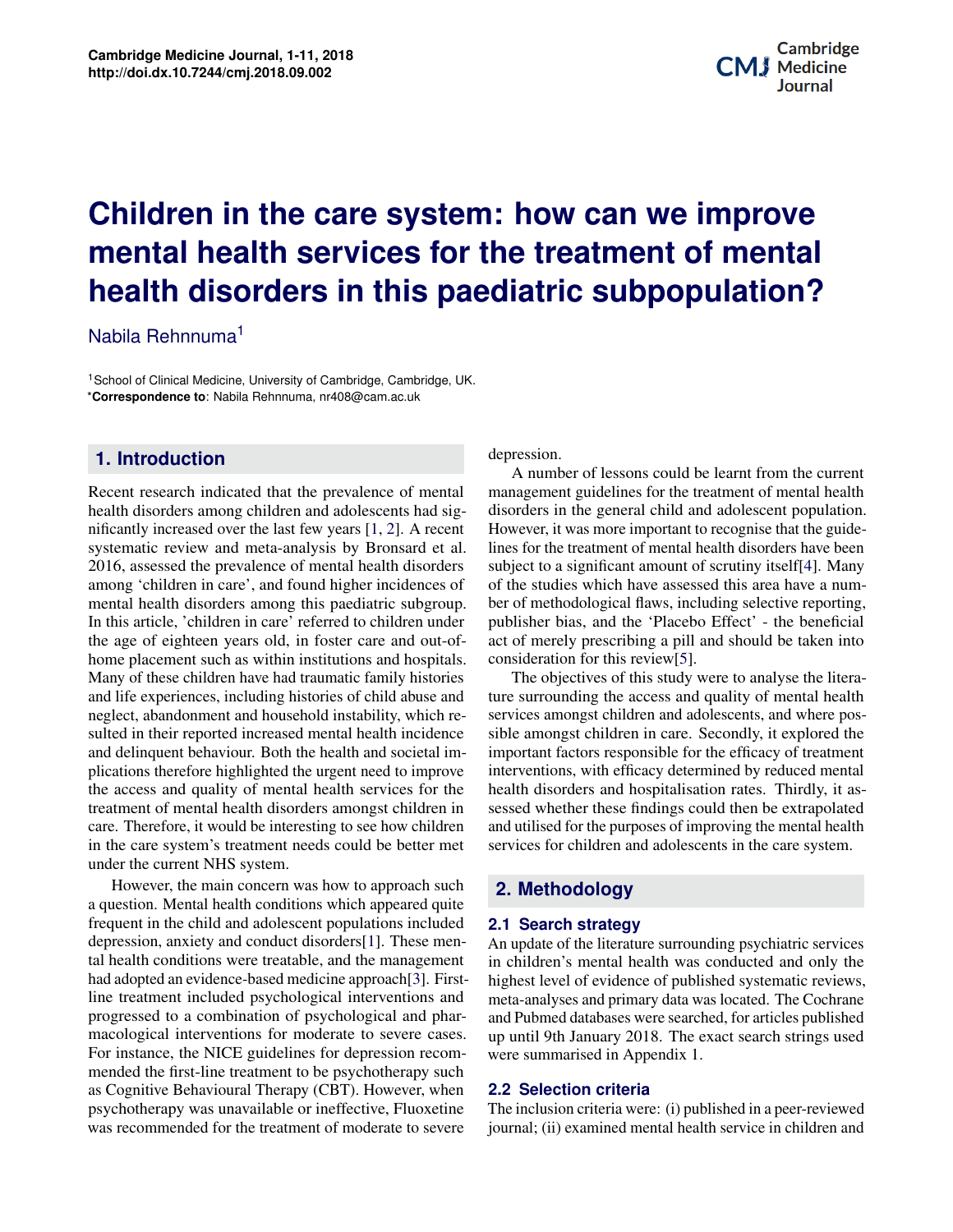**Children in the care system: how can we improve mental health services for the treatment of mental health disorders in this paediatric subpopulation? — 2[/11](#page-0-0)**

adolescents with mental health disorders, ideally in care; (iii) provided a measure or the means to measure the quality, access or efficacy of mental health services (iv) controlled study or pooled patient-level systematic review or metaanalysis; and (v) in English. Exclusion criteria were (i) publication which was not primary or pooled research e.g. comment, editorial, letter (ii) study which did not report on the quality, access or efficacy of the mental health service and (iii) duplication of previously published data.

#### **2.3 Data extraction**

Full-text review of articles was conducted by one independent investigator, using the above criteria. Eligibility decisions and disagreements were reconciled via reanalysis of the inclusion and exclusion criteria. Data were extracted using a form with pre-populated headings based on the study group, study type, data collection and key findings, to minimise data interpretation bias.

#### **3. Results**

Of the 1,309 unique citations screened, 1, 298 articles were excluded at the title and abstract level based on the inclusion/exclusion criteria. A significant proportion of the articles were manually excluded, as a consequence of increasing the sensitivity of the search strategy to incorporate for all the substitutions of the word 'child.' A further 5 were excluded after full-text assessment. The most common reasons for exclusion included the lack of measure or the means to measure the quality, access or efficacy of the mental health service. For this particular review, seven studies relevant to child and adolescent psychiatry and psychiatric services were identified (Figure 1).

#### **4. Discussion**

This review identified seven studies on mental health services amongst children and adolescents. The findings were in keeping with the current literature stating that children in care had disproportionately high rates of emotional and behavioural disorders, including depression, anxiety, substance abuse and criminality, compared to children who were not in care[\[1\]](#page-8-0). Reasons for the increased incidence have been linked to childhood traumatic experiences, such as abandonment, serious neglect or maltreatment. Childhood traumatic experiences have consequently been associated with long-term adverse outcomes such as delinquency and involvement with the criminal justice system[\[6\]](#page-8-5).

The first objective was to assess the access and quality of psychiatric services amongst children and adolescents. There appeared to be a significant degree of variation between the quality of services within studies. This was complicated by the variability in the service needs of children and adolescents of different genders, ages and psychiatric



**Figure 1.** PRISMA Flow diagram for selection of articles on children and adolescent psychiatry.

conditions [\[7,](#page-8-6) [8,](#page-8-7) [9,](#page-8-8) [10,](#page-8-9) [11,](#page-8-10) [12,](#page-9-0) [13\]](#page-9-1). Mental health conditions also tended to co-occur, such as depression and generalised anxiety disorder and the stigma associated with mental health interfered with patient compliance. Moreover, there was a general lack of developmentally appropriate services for youth. Therefore the first recommendation that should be made would be to train service providers in the different mental health conditions that affect children and adolescents of different age groups and genders, thereby allowing psychiatric services to facilitate the current needs of the child or adolescent. In terms of access to Child and Adolescent Mental Health Services, the waiting time could be up to 18 weeks and in some areas even more [\[14\]](#page-9-2). The waiting time can be ameliorated by investing more funds to train and recruit more staff whom can provide the services.

Another complication that resided within the literature was that many of the studies included in the reviews or studies themselves were subject to a number of methodological flaws, including publisher bias, selective reporting, non-blinding and low-power such as the discrepancies between the effectiveness of antidepressants in adolescent depression [\[4,](#page-8-3) [5\]](#page-8-4). Some studies found no statistically significant difference between antidepressants and placebo, whilst others did indicate a difference and these variations were in part due to the methodological flaws the studies were vulnerable to. However, in terms of specific interventions, either antidepressant or psychological therapies were found to be efficacious for anxiety, depressive and co-morbid disorders compared to the placebo [\[8,](#page-8-7) [9,](#page-8-8) [11\]](#page-8-10).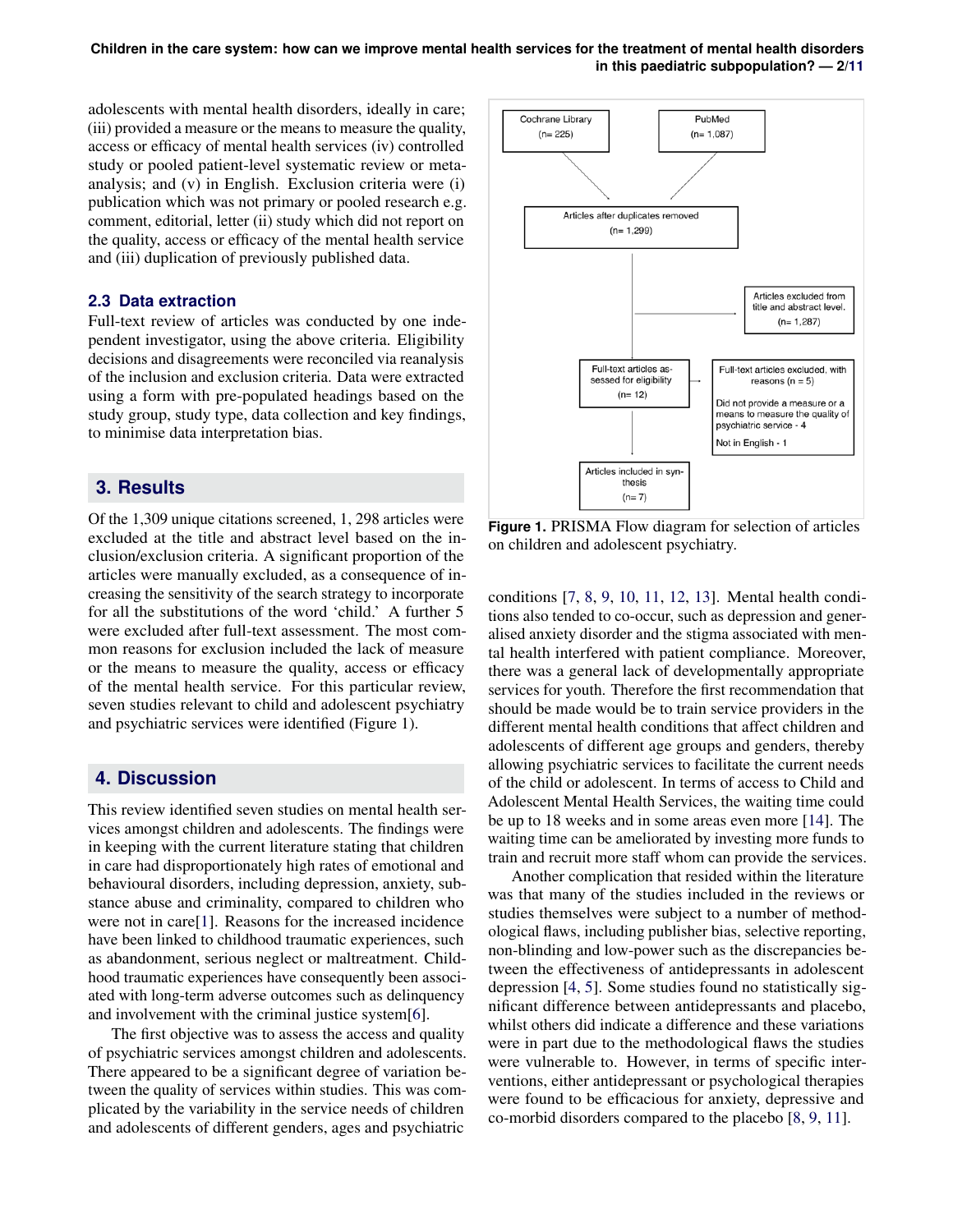| Children in the care system: how can we improve mental health services for the treatment of mental health disorders |                                           |  |  |
|---------------------------------------------------------------------------------------------------------------------|-------------------------------------------|--|--|
|                                                                                                                     | in this paediatric subpopulation? $-3/11$ |  |  |

| Citation   | Study group     | Study type        | Outcome            | Key results                        | Comments                                   |
|------------|-----------------|-------------------|--------------------|------------------------------------|--------------------------------------------|
| Carney     | 6<br>studies    | A structured sys- | Reduction<br>1.    | 1. When compared                   | Brief school-based                         |
| al.,<br>et | 1176<br>with    | temic review of   | or cessation of    | information<br>to                  | for<br>interventions                       |
| 2016 [7]   | adolescents     | evidence-based    | substance<br>use.  | provision, brief in-               | treatment<br>of<br>the                     |
|            | comparing       | interventions for | Engagement<br>2.   | terventions were not               | substance<br>abuse                         |
|            | brief<br>inter- | substance-using   | in criminal activ- | more efficacious in                | efficacious<br>were                        |
|            | ventions with   | adolescents.      | ity or delinquent  | reducing substance                 | compared to assess-                        |
|            | information     |                   | problem<br>be-     | use. When compared                 | This article<br>ment.                      |
|            | provision       |                   | haviours related   | to assessment-only                 | also did not address                       |
|            | only or with    |                   | to substance use.  | it<br>controls,<br>was             | children in the care                       |
|            | assessment      |                   |                    | found to significantly             | system specifically.                       |
|            | only.           |                   |                    | reduce the frequency               | However, limitations                       |
|            |                 |                   |                    | of<br>alcohol<br>abuse             | included lack of                           |
|            |                 |                   |                    | dependence,<br>and                 | power from small                           |
|            |                 |                   |                    | and cannabis abuse,                | sample sizes,<br>no                        |
|            |                 |                   |                    | studies.<br>in<br>some<br>2.       | blinding and no con-                       |
|            |                 |                   |                    | When compared<br>information<br>to | cealment of group<br>allocation, therefore |
|            |                 |                   |                    | provision,<br>brief                | difficult to conclude                      |
|            |                 |                   |                    | interventions had no               | the efficacy of brief                      |
|            |                 |                   |                    | significant effect on              | interventions.                             |
|            |                 |                   |                    | delinquent behaviour               |                                            |
|            |                 |                   |                    | and resulted in mixed              |                                            |
|            |                 |                   |                    | effects on adoles-                 |                                            |
|            |                 |                   |                    | cents' delinquent or               |                                            |
|            |                 |                   |                    | problem behaviour.                 |                                            |
|            |                 |                   |                    | When<br>compared                   |                                            |
|            |                 |                   |                    | to assessment-only,                |                                            |
|            |                 |                   |                    | brief interventions                |                                            |
|            |                 |                   |                    | resulted<br>in<br>an               |                                            |
|            |                 |                   |                    | improvement<br>in                  |                                            |
|            |                 |                   |                    | delinquent or prob-                |                                            |
|            |                 |                   |                    | lem behaviours at                  |                                            |
|            |                 |                   |                    | long-term follow-up.               |                                            |

**Table 1.** Summary of evidence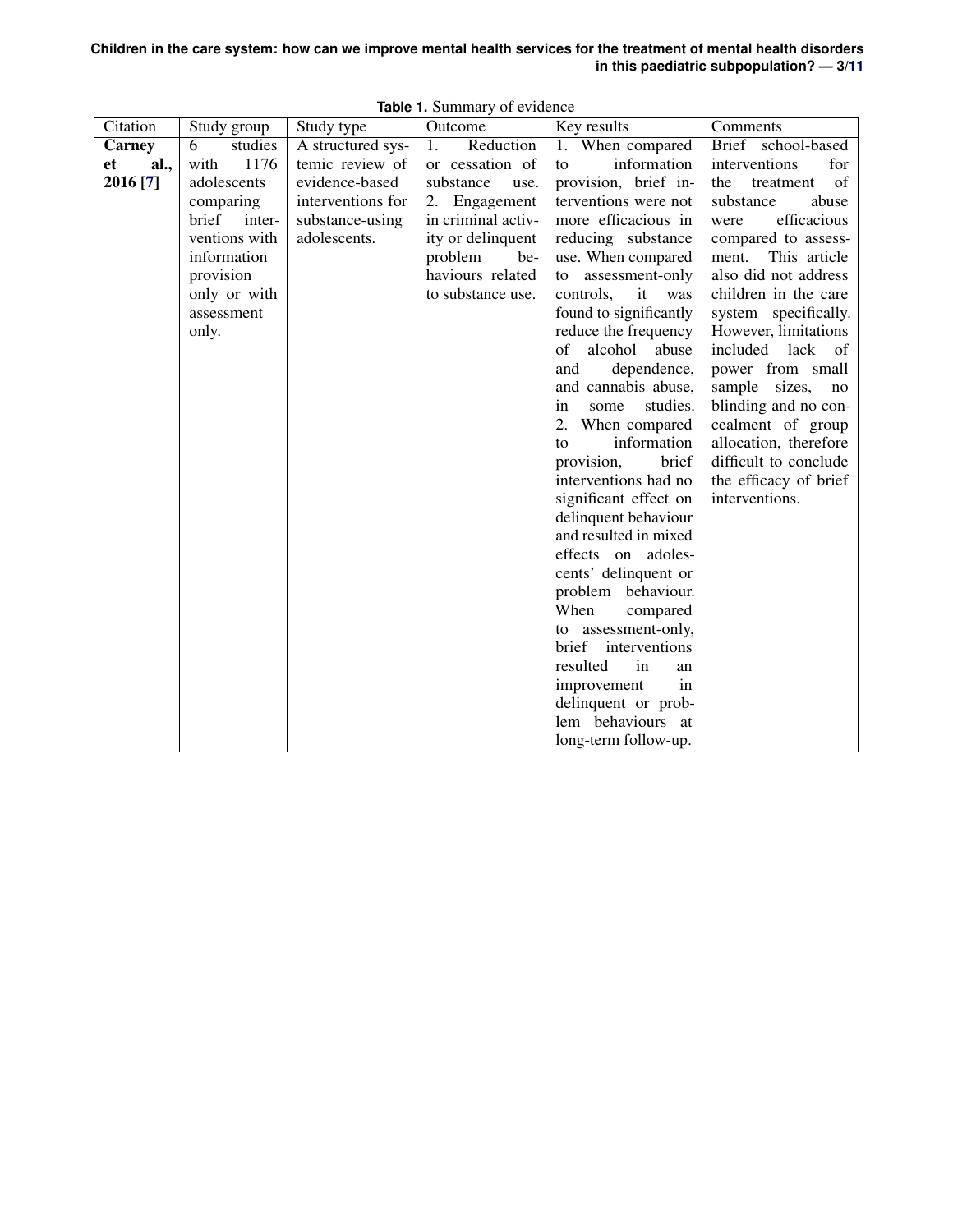| Children in the care system: how can we improve mental health services for the treatment of mental health disorders |  |                                           |  |
|---------------------------------------------------------------------------------------------------------------------|--|-------------------------------------------|--|
|                                                                                                                     |  | in this paediatric subpopulation? $-4/11$ |  |

| Citation    | Study group                | Study type         | Outcome                            | Key results             | Comments                                     |
|-------------|----------------------------|--------------------|------------------------------------|-------------------------|----------------------------------------------|
| Cox et al., | $\overline{11}$<br>studies | Structured sys-    | 1. Comparison                      | 1.<br>Odds Ratio        | Generally, there was                         |
| 2014 [8]    | 1307<br>with               | tematic<br>review  | of the efficacy of                 | 0.52<br>(OR)<br>95%     | limited<br>evidence                          |
|             | children<br><b>or</b>      | of the efficacy    | antidepressant                     | Confidence Interval     | regarding the<br>ef-                         |
|             | adolescents,               | of psychological   | medication                         | (CI)<br>$0.27 - 0.98$ . | fectiveness of one                           |
|             | with different             | therapies<br>and   | compared<br>to                     | 2.<br>OR 1.56,          | intervention<br>over                         |
|             | severities of              | antidepressant     | psychotherapy                      | 95% CI 0.98-2.47        | another, compared                            |
|             | disorder and               | medication,        | on remission im-                   | 3. OR 1.82, 95% CI      | to a combination of                          |
|             | variety<br>of              | alone<br>and<br>in | mediately post-                    | $0.38 - 8.68$ .         | these interventions.                         |
|             | co-morbid                  | combination.       | intervention,                      |                         | intervention<br><b>One</b>                   |
|             | disorders.                 |                    | of<br>terms<br><i>in</i>           |                         | did not appear to be                         |
|             |                            |                    | several clinical                   |                         | superior to the other.                       |
|             |                            |                    | outcomes,<br>in-                   |                         | A combination of                             |
|             |                            |                    | cluding clinical                   |                         | treatment interven-                          |
|             |                            |                    | and self-reported                  |                         | tions was reported to                        |
|             |                            |                    | depression mea-                    |                         | provide both a faster                        |
|             |                            |                    | suicide-<br>sures,                 |                         | treatment response                           |
|             |                            |                    | related outcomes.                  |                         | and<br>protection                            |
|             |                            |                    | 2. Comparison<br>of<br>combina-    |                         | suicidality,<br>against                      |
|             |                            |                    |                                    |                         | compared to medica-<br>tion or psychological |
|             |                            |                    | tion therapy to                    |                         | intervention<br>alone.                       |
|             |                            |                    | antidepressant<br>medication alone |                         | Limitations to this                          |
|             |                            |                    | on remission im-                   |                         | study<br>included                            |
|             |                            |                    | mediately post-                    |                         | of<br>lack<br>power,                         |
|             |                            |                    | intervention.                      |                         | randomisation,<br>ad-                        |
|             |                            |                    | 3. Comparison                      |                         | allocation,<br>equate                        |
|             |                            |                    | combina-<br>of                     |                         | concealment<br>and                           |
|             |                            |                    | tion therapy to                    |                         | blinding.                                    |
|             |                            |                    | psychological                      |                         |                                              |
|             |                            |                    | therapy<br>alone                   |                         |                                              |
|             |                            |                    | on remission im-                   |                         |                                              |
|             |                            |                    | mediately post-                    |                         |                                              |
|             |                            |                    | intervention                       |                         |                                              |

**Table 1.** Summary of evidence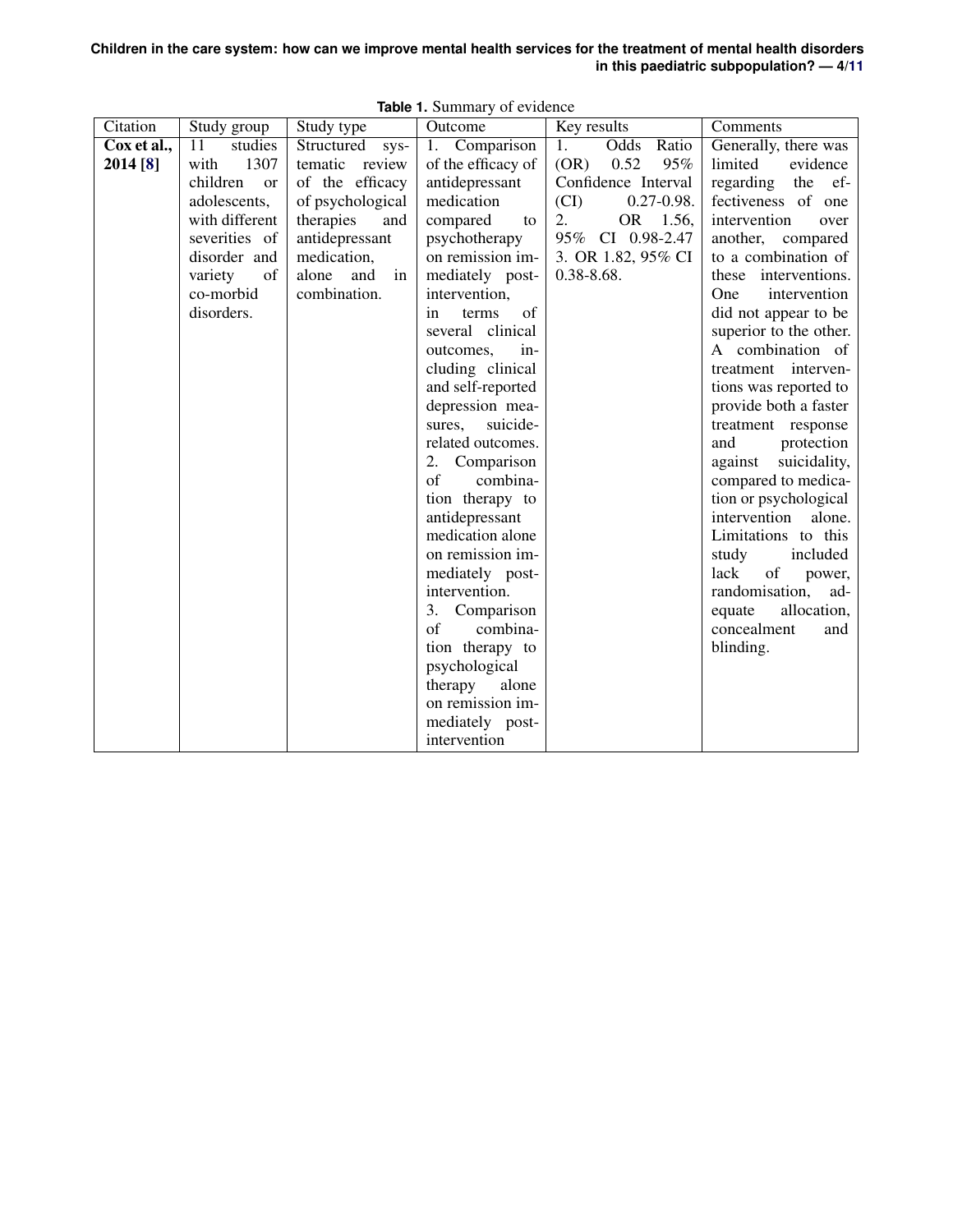| Children in the care system: how can we improve mental health services for the treatment of mental health disorders |  |                                           |  |
|---------------------------------------------------------------------------------------------------------------------|--|-------------------------------------------|--|
|                                                                                                                     |  | in this paediatric subpopulation? $-5/11$ |  |

| Citation | Study group   | Study type       | Outcome            | Key results             | Comments               |
|----------|---------------|------------------|--------------------|-------------------------|------------------------|
| Hawkins, | 23<br>studies | systematic<br>A  | Provide a better   | Co-occurring<br>1.      | Mental<br>health       |
| 2009 [9] | adoles-<br>on | review<br>of     | understanding      | disorders<br>among      | disorders often co-    |
|          | with<br>cents | co-occurring     | and overview of    | adolescents<br>were     | occurred and varied    |
|          | co-occurring  | disorders among  | issues surround-   | very common, with       | in their severity and  |
|          | disorders and | adolescents,     | ing cooccurring    | the highest rate of co- | subtype.<br>Compre-    |
|          | co-occurring  | treatment models | disorders among    | occurring substance     | hensive<br>integrated  |
|          | disorder      | and outcomes.    | adolescents, gen-  | use disorders among     | service system has     |
|          | treatment     |                  | eral<br>treatment  | youth with disruptive   | been the most effica-  |
|          | models.       |                  | considerations,    | behaviour disorders.    | cious in the treatment |
|          |               |                  | selected<br>treat- | 2.<br>Adolescents       | of adolescents with    |
|          |               |                  | models<br>ment     | with<br>co-occurring    | co-occurring disor-    |
|          |               |                  | and<br>outcomes,   | disorders often failed  | ders. This is where    |
|          |               |                  | and presentation   | to receive effective    | services<br>worked     |
|          |               |                  | of<br>recommen-    | treatment, due to the   | together, and there    |
|          |               |                  | dations<br>and     | associated<br>stigma,   | individuals<br>were    |
|          |               |                  | practice<br>best   | lack of developmen-     | coordinating<br>and    |
|          |               |                  | strategies.        | tally<br>appropriate    | specialised to deal    |
|          |               |                  |                    | service for youth,      | with the complex       |
|          |               |                  |                    | and lack of funding.    | needs of adolescents.  |
|          |               |                  |                    | Some treatment<br>3.    |                        |
|          |               |                  |                    | models<br>showed        |                        |
|          |               |                  |                    | positive outcomes       |                        |
|          |               |                  |                    | e.g. Child and Youth    |                        |
|          |               |                  |                    | Intensive Case, as      |                        |
|          |               |                  |                    | they focussed<br>on     |                        |
|          |               |                  |                    | particular<br>area      |                        |
|          |               |                  |                    | such as treatment       |                        |
|          |               |                  |                    | planning and care       |                        |
|          |               |                  |                    | coordination.<br>This   |                        |
|          |               |                  |                    | led to a reduction      |                        |
|          |               |                  |                    | in hospital rates and   |                        |
|          |               |                  |                    | duration,<br>increase   |                        |
|          |               |                  |                    | in days spent in        |                        |
|          |               |                  |                    | the community,<br>a     |                        |
|          |               |                  |                    | decrease in symp-       |                        |
|          |               |                  |                    | and<br>higher<br>toms   |                        |
|          |               |                  |                    | functioning levels.     |                        |

**Table 1.** Summary of evidence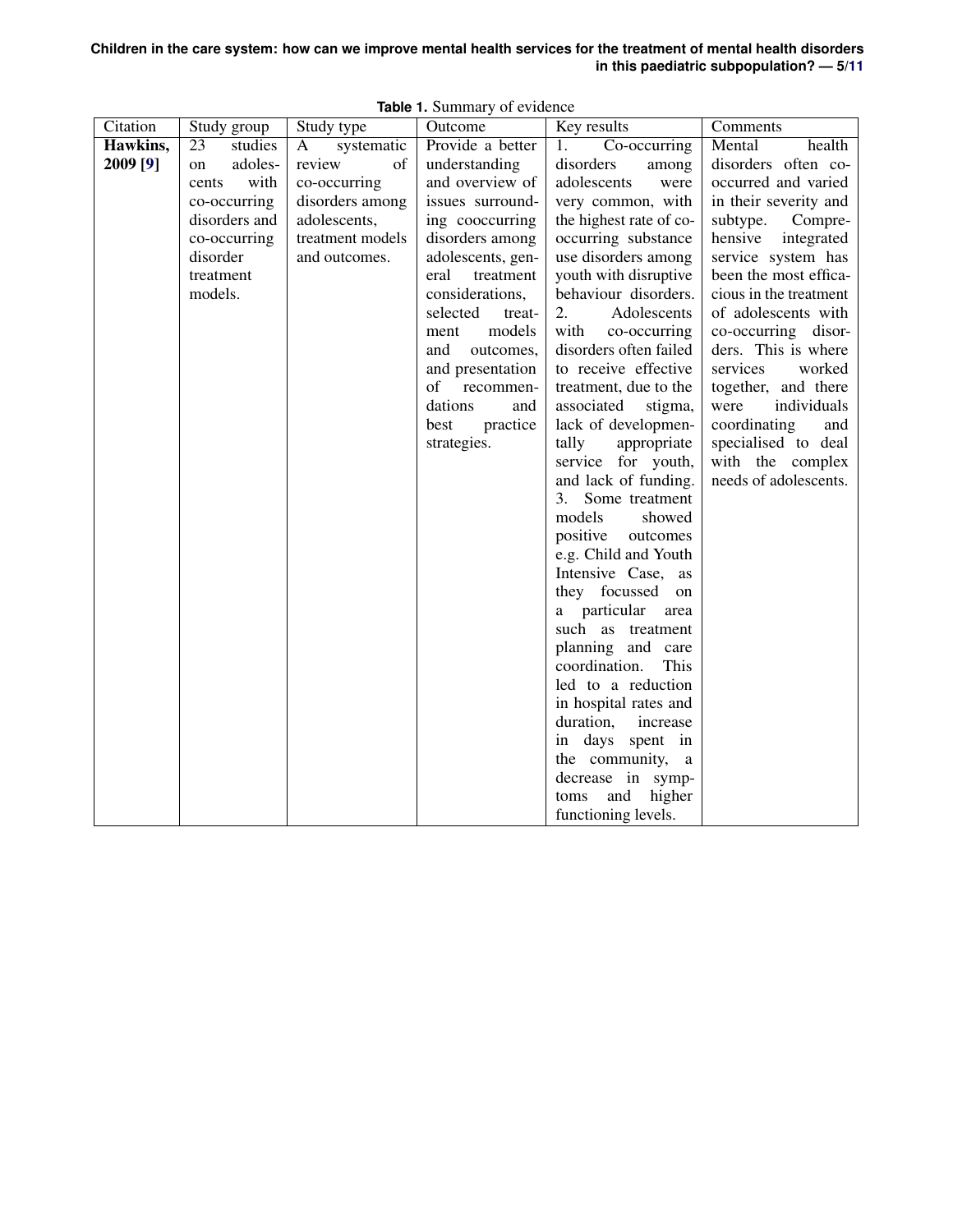**Children in the care system: how can we improve mental health services for the treatment of mental health disorders in this paediatric subpopulation? — 6[/11](#page-0-0)**

|                  |                |                   | $\frac{1}{2}$       |                         |                       |
|------------------|----------------|-------------------|---------------------|-------------------------|-----------------------|
| Citation         | Study group    | Study type        | Outcome             | Key results             | Comments              |
| <b>Hetrick</b>   | Randomised     | RCT in part-      | 1. Youth's func-    | 1. Risk Difference      | The<br>model<br>used  |
| al,<br><b>et</b> | Controlled     | nership<br>with   | tioning at intake,  | RD, -0.03,<br>95%       | in the treatment of   |
| 2016 [10]        | Trial (RCT)    | community<br>4    | 6 months and 12     | Confidence Interval,    | mental health dis-    |
|                  | with<br>500    | agencies,<br>4    | months follow-      | $-0.05 - 0.01$ .<br>The | orders in this study  |
|                  | youth<br>pre-  | adolescent psy-   | ing<br>treatment.   | risk of having a        | showed<br>promise.    |
|                  | for<br>senting | chiatry hospital  | 2. Intent-to-treat  | diagnosis of depres-    | The advantages of     |
|                  | hospital-      | departments,      | analyses will be    | sion was reduced        | the model were the    |
|                  | based<br>out-  | youth and family  | used on repeated    | for participants re-    | involvement of youth, |
|                  | patient        | members<br>with   | measures data.      | ceiving intervention    | family members and    |
|                  | psychiatric    | lived experience  | along with cost-    | compared to<br>no       | other<br>stakeholders |
|                  | service.       | of mental health  | effectiveness and   | intervention.<br>This   | through all phases    |
|                  |                | service<br>access | cost-utility analy- | effect persisted for    | of the project, and   |
|                  |                | use, and other    | ses, to determine   | up to 12 months.        | it was tailored to    |
|                  |                | stakeholders.     | intervention        | 2. Estimates of num-    | the needs, goals and  |
|                  |                |                   | effectiveness       | bers needed to treat    | preferences of the    |
|                  |                |                   |                     | to benefit (NNTB $=$    | patient.<br>Interven- |
|                  |                |                   |                     | 11) compared well       | tions delivered to    |
|                  |                |                   |                     | with other public       | targeted populations, |
|                  |                |                   |                     | health interventions.   | particularly<br>those |
|                  |                |                   |                     | The results showed      | selected<br>the<br>on |
|                  |                |                   |                     | small positive ben-     | basis of depression   |
|                  |                |                   |                     | efits of depression     | symptoms,<br>had      |
|                  |                |                   |                     | prevention.             | larger effect sizes.  |
|                  |                |                   |                     |                         | Limitations included  |
|                  |                |                   |                     |                         | lack of concealment   |
|                  |                |                   |                     |                         | and blinding.         |

**Table 1.** Summary of evidence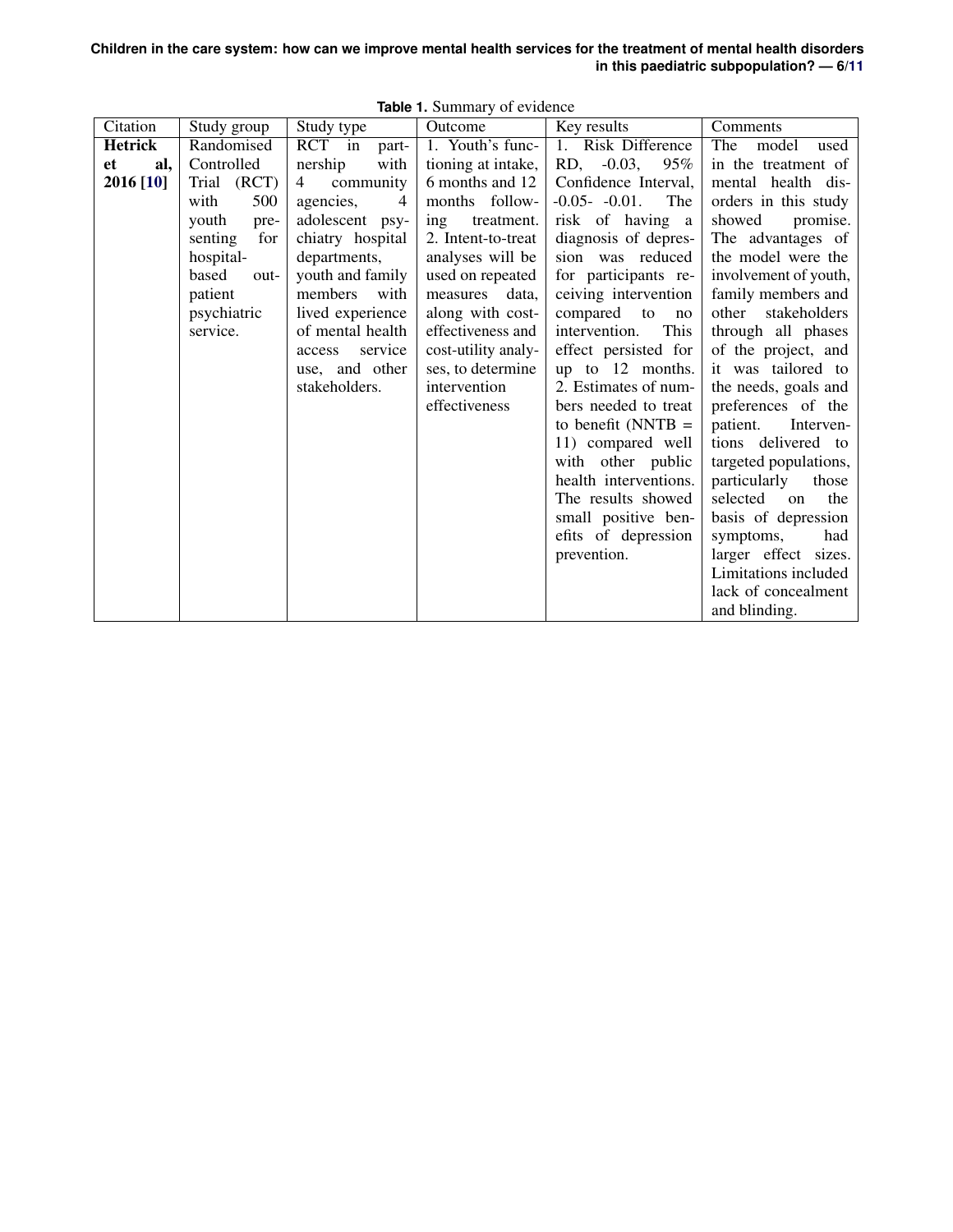| Citation                        | Study group                                                                                                                                                                                  | Study type                                                                                                                                                              | Outcome                                                                                                                                                                                                                                                                                                                                                  | Key results                                                                                                                                                                                                                                                             | Comments                                                                                                                                                                                                                                                                                                                                                                                                                                                                                                                                                                                                                                                                  |
|---------------------------------|----------------------------------------------------------------------------------------------------------------------------------------------------------------------------------------------|-------------------------------------------------------------------------------------------------------------------------------------------------------------------------|----------------------------------------------------------------------------------------------------------------------------------------------------------------------------------------------------------------------------------------------------------------------------------------------------------------------------------------------------------|-------------------------------------------------------------------------------------------------------------------------------------------------------------------------------------------------------------------------------------------------------------------------|---------------------------------------------------------------------------------------------------------------------------------------------------------------------------------------------------------------------------------------------------------------------------------------------------------------------------------------------------------------------------------------------------------------------------------------------------------------------------------------------------------------------------------------------------------------------------------------------------------------------------------------------------------------------------|
| Ipser et<br>al., 2009<br>$[11]$ | Ran-<br>22<br>domised<br>Controlled<br>Trials (RCT)<br>2519<br>with<br>participants,<br>assessing the<br>efficacy<br>of<br>medication<br>for treating<br>paediatric<br>anxiety<br>disorders. | systematic<br>A<br>review of the<br>efficacy<br>and<br>tolerability<br>of<br>medication<br>for<br>treating<br>paedi-<br>atric<br>anxiety<br>disorders, mainly<br>SSRIs. | Treatment<br>1.<br>in<br>response<br>the medication<br>group to the<br>placebo group,<br>determined<br>as<br>by the Clinical<br>Global Impres-<br>scale<br>sions<br>(CGI-I), and anx-<br>iety symptoms.<br>2.<br>A response<br>of<br>comorbid<br>symptoms<br>to<br>medication,<br>quality of life<br>$\&$<br>measures<br>acceptability of<br>medication. | Relative Risk<br>1.<br>(RR) 1.9, 95% Con-<br>fidence Interval (CI)<br>1.6-2.26 Treatment<br>response was sig-<br>nificantly<br>greater.<br>2.<br>There was an<br>improvement<br>in<br>the quality of life<br>as a result of the<br>medication but not<br>other factors. | Medication<br>was<br>more effective than<br>placebo in reducing<br>overall<br>symptoms<br>severity across all<br>of the anxiety disor-<br>ders, and children<br>responded better to<br>the antidepressants<br>(mainly<br>SSRI <sub>s</sub> )<br>than no treatment.<br>However,<br>there<br>with-<br>more<br>were<br>from the<br>drawals<br>medication<br>group,<br>due to drug-related<br>adverse events, and<br>hence the study was<br>limited by potential<br>biases from the high<br>withdrawal rate and<br>lack of concealment.<br>Overall,<br>there is<br>no clear evidence<br>to show that any<br>particular class of<br>medication was more<br>effective or better |
|                                 |                                                                                                                                                                                              |                                                                                                                                                                         |                                                                                                                                                                                                                                                                                                                                                          |                                                                                                                                                                                                                                                                         |                                                                                                                                                                                                                                                                                                                                                                                                                                                                                                                                                                                                                                                                           |
|                                 |                                                                                                                                                                                              |                                                                                                                                                                         |                                                                                                                                                                                                                                                                                                                                                          |                                                                                                                                                                                                                                                                         | tolerated than any<br>other,<br>and<br>more<br>evidence<br>would<br>be required on the<br>long-term efficacy of<br>medication treatment<br>and optimal dosages.                                                                                                                                                                                                                                                                                                                                                                                                                                                                                                           |

**Table 1.** Summary of evidence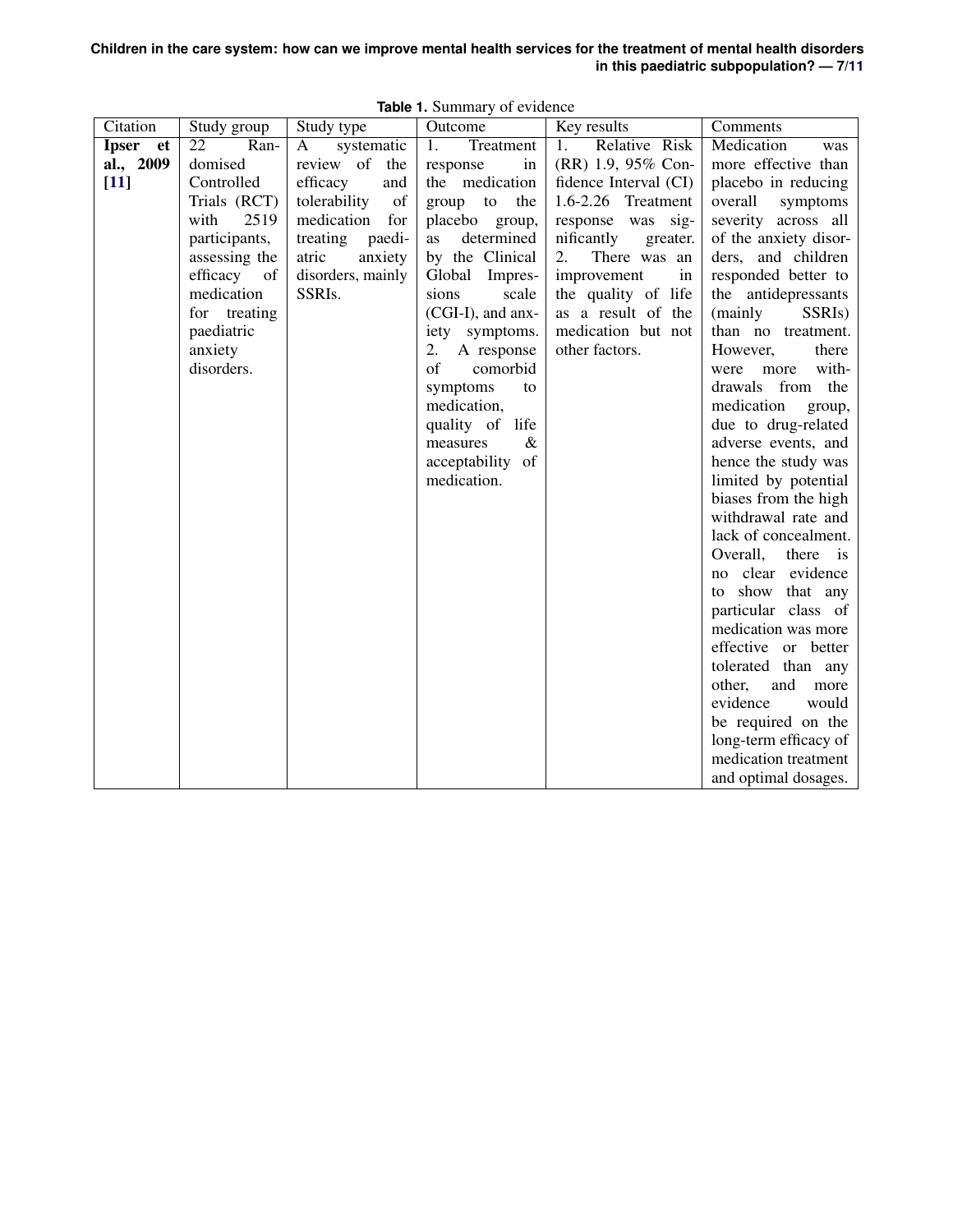| Citation  | Study group   | Study type              | Outcome                         | Key results                                   | Comments                                     |
|-----------|---------------|-------------------------|---------------------------------|-----------------------------------------------|----------------------------------------------|
| Larun et  | Ran-<br>16    | systematic<br>A         | 1.<br>Reduc-                    | 1. Exercise reduced                           | Exercise<br>may<br>be                        |
| al., 2006 | domised       | review assessing        | tion/prevention                 | depression<br>and                             | effective in the reduc-                      |
| $[12]$    | Controlled    | the effects<br>of       | οf<br>anxi-                     | anxiety scores in                             | tion or prevention of                        |
|           | Trials (RCTs) | exercise<br>in-         | ety/depression                  | the general popu-                             | anxiety or depression.                       |
|           | with<br>1191  | terventions<br>in       | among children                  | lation of children                            | Exercise, lifestyle                          |
|           | participants  | reducing or pre-        | and young peo-                  | and young people.                             | modifications<br>and                         |
|           | between 11    | venting anxiety         | ple<br>compared                 | 2. There was little                           | self-regulation are all                      |
|           | and 19 years. | depression<br><b>or</b> | no/other<br>to                  | difference between                            | important. However,                          |
|           |               | in children and         | treatments.                     | whether the exercise                          | their role should be                         |
|           |               | young people up         | 2.Character-                    | was of high or low                            | explored further with                        |
|           |               | to 20 years of          | istics<br>of<br>the             | intensity when vig-                           | good quality ran-                            |
|           |               | age.                    | effective<br>most               | orous exercise was                            | domised controlled                           |
|           |               |                         | interventions.                  | compared to low-                              | trials, to determine                         |
|           |               |                         | 3. Prevalence                   | intensity<br>exercise.                        | their efficacy in the                        |
|           |               |                         | of anxiety<br>or<br>depression. | 3. Prevalence rates<br>were not reported.     | psychiatric service<br>of paediatric and     |
|           |               |                         |                                 |                                               | adolescent patients.                         |
|           |               |                         |                                 |                                               | Limitations included                         |
|           |               |                         |                                 |                                               | the use of studies of                        |
|           |               |                         |                                 |                                               | low methodological                           |
|           |               |                         |                                 |                                               | quality.                                     |
| Sakair,   | Cohort study  | cohort<br>3-year        | <b>Baseline</b><br>care-        | 572/1308<br>children                          | Permanent caregivers                         |
| Lin, Flo- | 1308<br>with  | study examining         | givers'<br>support              | kinship<br>were<br>in                         | played an important                          |
| res, 2011 | participants  | health outcomes         | services<br>and                 | care and 736/1308                             | role in the incidence                        |
| $[13]$    | entering out- | and family ser-         | children's<br>the               | children<br>were<br>in                        | mental<br>health<br>оf                       |
|           | of-home care  | vices in kinship        | behavioural,                    | foster care. Children                         | problems in children                         |
|           | following     | care.                   | health,<br>mental               | kinship<br>in<br>care                         | adolescents.<br>and                          |
|           | reported mal- |                         | health<br>and                   | were more likely                              | It was interesting                           |
|           | treatment.    |                         | service<br>use                  | to than children in                           | to see<br>the lower                          |
|           |               |                         | outcomes 3 years                | foster care to have a                         | prevalence of risk-                          |
|           |               |                         | after placement.                | permanent caregiver,<br>and had 0.6 times the | taking<br>behaviours                         |
|           |               |                         |                                 | risk of behavioural                           | in foster care e.g.<br>fewer<br>pregnancies, |
|           |               |                         |                                 | problems and social                           | suggesting the pos-                          |
|           |               |                         |                                 | skills problems, but                          | sible benefits of the                        |
|           |               |                         |                                 | had 7 times the risk                          | care system, such as                         |
|           |               |                         |                                 | of pregnancy and 2                            | the higher degree of                         |
|           |               |                         |                                 | times the risk of sub-                        | agency and caregiver                         |
|           |               |                         |                                 | stance use. The rates                         | supervision.                                 |
|           |               |                         |                                 | of clinical depression                        |                                              |
|           |               |                         |                                 | post-traumatic<br>and                         |                                              |
|           |               |                         |                                 | stress disorder did                           |                                              |
|           |               |                         |                                 | significantly<br>not                          |                                              |
|           |               |                         |                                 | differ between the 2                          |                                              |
|           |               |                         |                                 | groups.                                       |                                              |

**Table 1.** Summary of evidence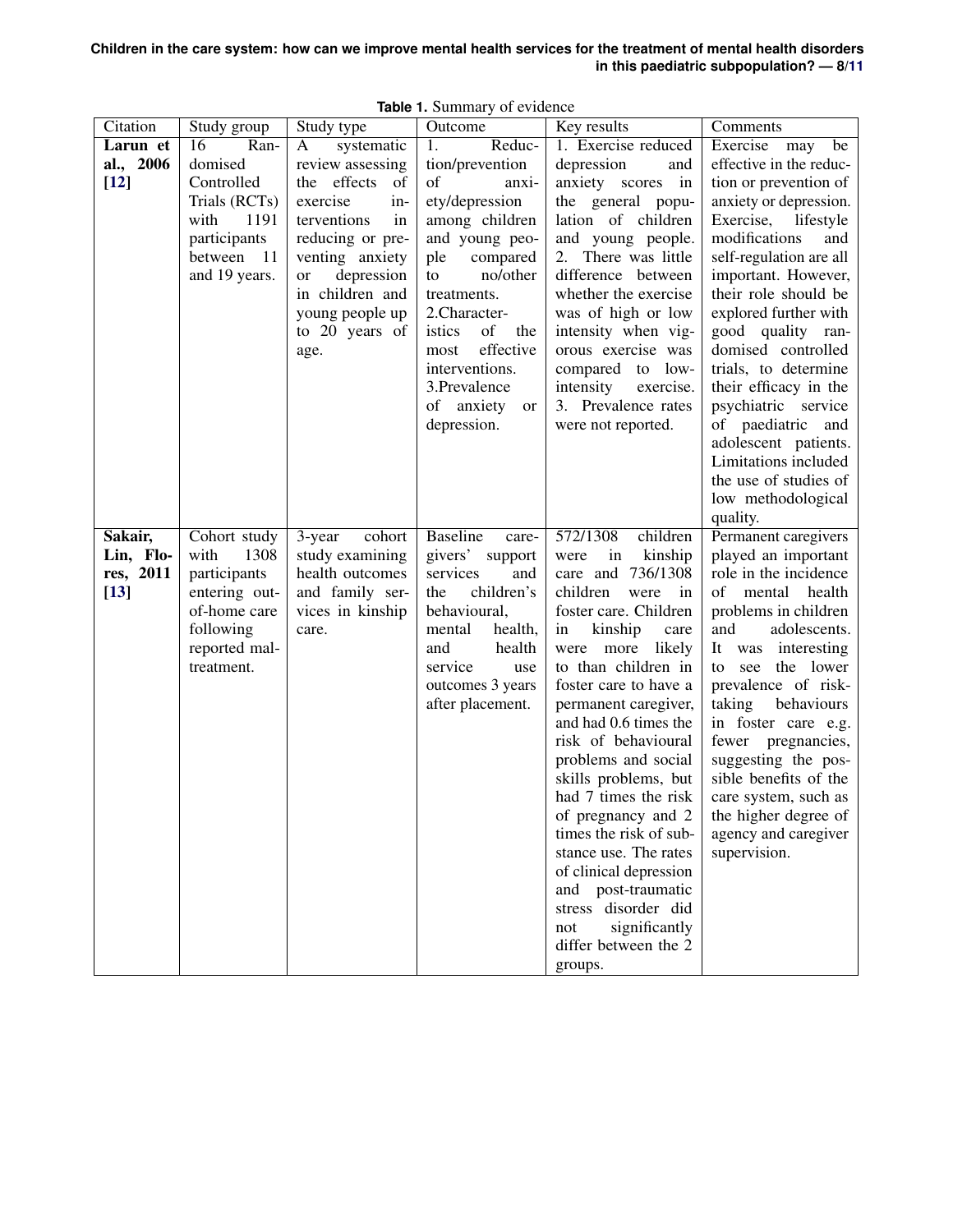Exercise and brief interventions may reduce anxiety and depression symptoms or substance abuse respectively but the evidence remained inconclusive [\[7,](#page-8-6) [12\]](#page-9-0). The role of lifestyle modifications, exercise and self-regulation should also be explored further to determine their efficacy in the treatment of paediatric and adolescent patients [\[8,](#page-8-7) [11,](#page-8-10) [12\]](#page-9-0).

The second objective was to determine the factors responsible for the efficacy of treatment interventions. Efficacy was determined by a reduction in mental health disorders, hospitalisation rates or improvements in symptoms or compliance to the service [\[9,](#page-8-8) [10,](#page-8-9) [13\]](#page-9-1). These factors included early intervention, treatment planning appropriate to the individual and subsequent coordination of care services between service providers. Therefore, I would advise the development of psychiatric services which considered the above factors. It would also be important to address patient compliance with psychiatric services and thereby stress the importance of maintaining health and wellbeing and dissipate the stigma associated with mental health conditions. Another recommendation to improve mental health services would be to assess the level of support required for a particular foster family and provide the required support, encouragement, and education for caring for a child with a mental health disorder. This can also be easily incorporated into current educational programs provided to foster carers by some trusts, such as the Cambridgeshire and Peterborough NHS Trust [\[15\]](#page-9-3).

The third objective was to assess whether these findings could be extrapolated to children and adolescents in the care system. The real difficulty, which remained with this research question was being able to identify studies which reported the access, quality or efficacy of psychiatric services amongst children in care. Unfortunately, there were very few studies on children in care and even fewer still on the management and treatment of this group, as it was a difficult group to target. Hence, why it was important to assess the lessons learnt from the management of the general paediatric population and examine the provisions that could be in place for children in the care system. Evidence suggested that some of the factors which precipitated children in the general paediatric population to develop mental health disorders were similar to children in foster care [\[16\]](#page-9-4). Therefore, the results, such as the need to improve early access and intervention, amongst other recommendations, could be applied to children in the care system. However, it would be important to identify the risk factors during the assessment and thereby ensure children in care are receiving the appropriate treatment.

Further studies I would recommend include more primary studies assessing the quality, access or efficacy of psychiatric services amongst children in the care system, for treatment purposes, and an assessment of the effectiveness of some of the novel psychiatric service models [\[9,](#page-8-8) [10\]](#page-8-9) described in the review on a larger sample size.

#### **References**

- <span id="page-8-0"></span>[1] Bronsard, G., Alessandrini, M., Fond, G., Loundou, A., Auquier, P., Tordjman, S. and Boyer, L. (2016). The Prevalence of Mental Disorders Among Children and Adolescents in the Child Welfare System. *Medicine*, 95(7), p.e2622.
- <span id="page-8-1"></span>[2] Pecora PJ, Jensen PS, Romanelli LH, Jackson LJ, Ortiz A (2009) Mental Health Services for Children Placed in Foster Care: An Overview of Current Challenges. *Child Welfare.* 88(1):5-29
- <span id="page-8-2"></span>[3] Nice.org.uk. (2018). Depression in children and young people: identification and management | Guidance and guidelines | NICE. [online] Available at: https://www.nice.org.uk/guidance/cg28 [Accessed 1 May 2018].
- <span id="page-8-3"></span>[4] Hetrick, S. E., McKenzie, J. E., Cox, G. R., Simmons, M. B., & Merry, S. N. (2012). Newer generation antidepressants for depressive disorders in children and adolescents. *Cochrane Database of Systematic Reviews*, (11). *https://doi.org/10.1002/14651858.CD004851.pub3*
- <span id="page-8-4"></span>[5] Bridge, J. A., Birmaher, B., Iyengar, S., Barbe, R. P., & Brent, D. A. (2009). Placebo response in randomized controlled trials of antidepressants for pediatric major depressive disorder. *The American Journal of Psychiatry*, *166*(1), 42-49. *https://doi.org/10.1176/appi.ajp.2008.08020247*
- <span id="page-8-5"></span>[6] Fratto CM
- <span id="page-8-6"></span>[7] Carney T, Myers BJ, Louw J, Okwunda CI (2016) Brief school-based interventions and behavioural outcomes for substance-using adolescents (Review). *Cochrane Database of Systematic Reviews.* 20;(1):CD008969
- <span id="page-8-7"></span>[8] Cox GR, Callahan P, Churchill R, Hunot V, Merry SN, Parker AG, Hetrick SE (2014) Psychological therapies versus antidepressant medication alone and in combination for depression in children and adolescents (Review). *Cochrane Database of Systematic Reviews.* 11:CD0083242
- <span id="page-8-8"></span>[9] Hawkins EH (2009) A Tale of Two Systems: Co-Occurring Mental Health and Substance Abuse Disorders Treatment for Adolescents. *Annual Review of Psychology.* 60:197-227
- <span id="page-8-9"></span>[10] Hetrick SE, Cox GR, Witt KG, Bir JJ, Merry SN (2016) Cognitive behavioural therapy (CBT), thirdwave CBT and interpersonal therapy (IPT) based interventions for preventing depression in children and adolescents (Review). *Cochrane Database Systematic Review.* 9(8): CD003380
- <span id="page-8-10"></span>[11] Ipser JC, Stein DJ, Hawkridge S, Hoppe L (2009) Pharmacotherapy for anxiety disorders in children and